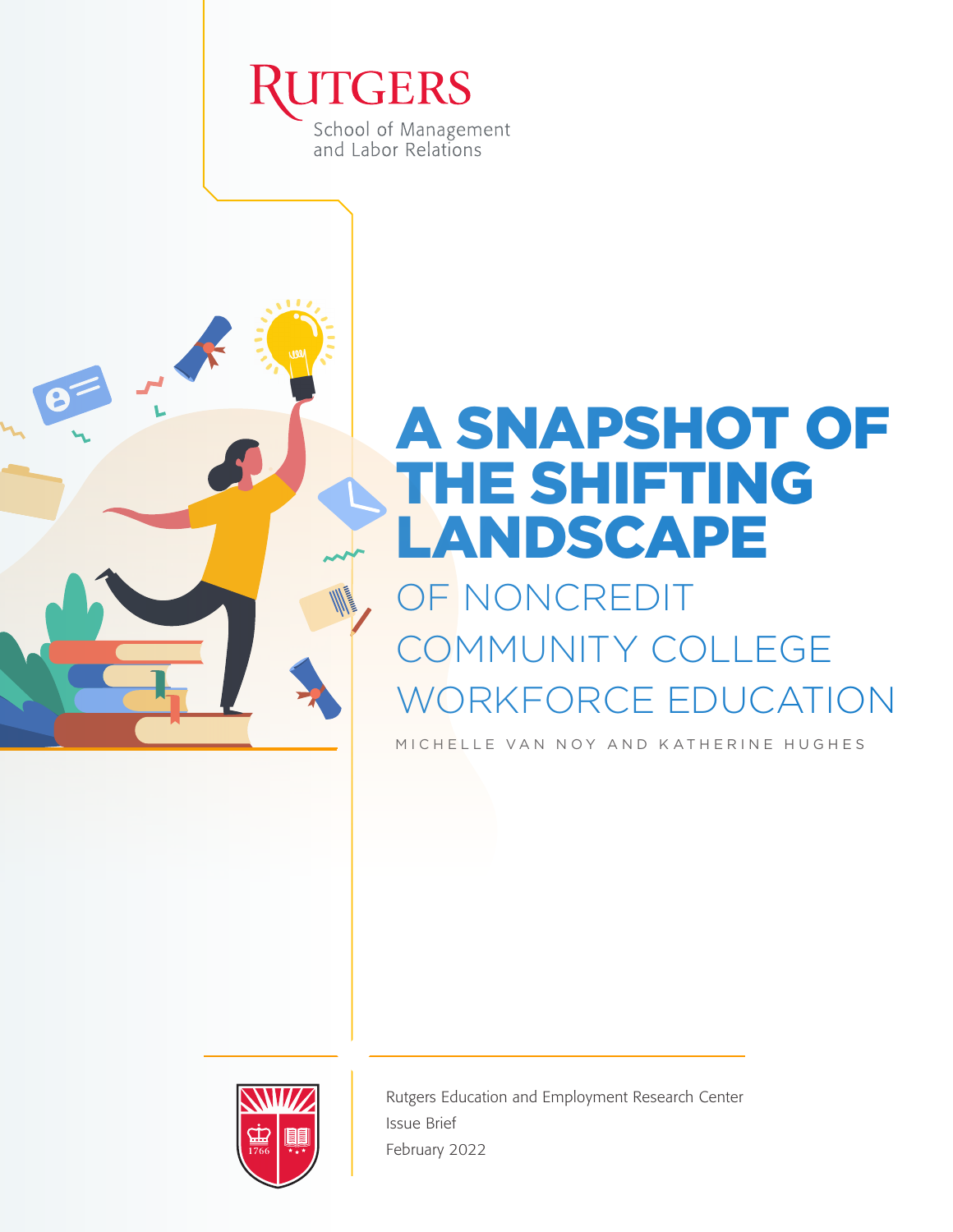



#### RUTGERS EDUCATION AND EMPLOYMENT RESEARCH CENTER

ISSUE BRIEF | February 2022

## A SNAPSHOT OF THE SHIFTING LANDSCAPE OF NONCREDIT COMMUNITY COLLEGE WORKFORCE EDUCATION

#### BACKGROUND

Noncredit workforce education conveys workrelevant skills in a wide range of industries. Courses and programs are provided by community and technical colleges to an estimated five million students annually (American Association of Community Colleges, 2021), and national survey data show that as much as one-quarter of adults hold a noncredit certificate, license, or

MICHELLE VAN NOY AND KATHERINE HUGHES

other vocational award (Cronen, McQuiggan & Isenberg, 2017). Noncredit programs vary in length, and they may or may not lead to a non-degree credential. When credentials are granted, they are either awarded by the college through which the program was offered (often the case with certificates) or earned through an industrysponsored assessment (more common in the cases of certifications or professional licenses). While there has been a substantial increase in interest in these programs among both students and policymakers in recent years, little research is available on their value or economic return.

Recent survey data show that student interest in programs and credentials targeted at employment is high, particularly among adults, and has increased since the pandemic. Over two-thirds of respondents considering education indicate they would prefer a nondegree pathway, up from one-half of respondents in the prior year's survey (Strada, 2020). Respondents seek programs that are related to their work and are suited to their personal circumstances (Strada, 2020).

Policymakers are engaged in ongoing deliberations about investments in short-term certificate programs and noncredit courses. Many states are already moving ahead with special initiatives to fund these types of programs. Two examples are Indiana's Next Level Jobs program and New Jersey's Pay It Forward program, both of which are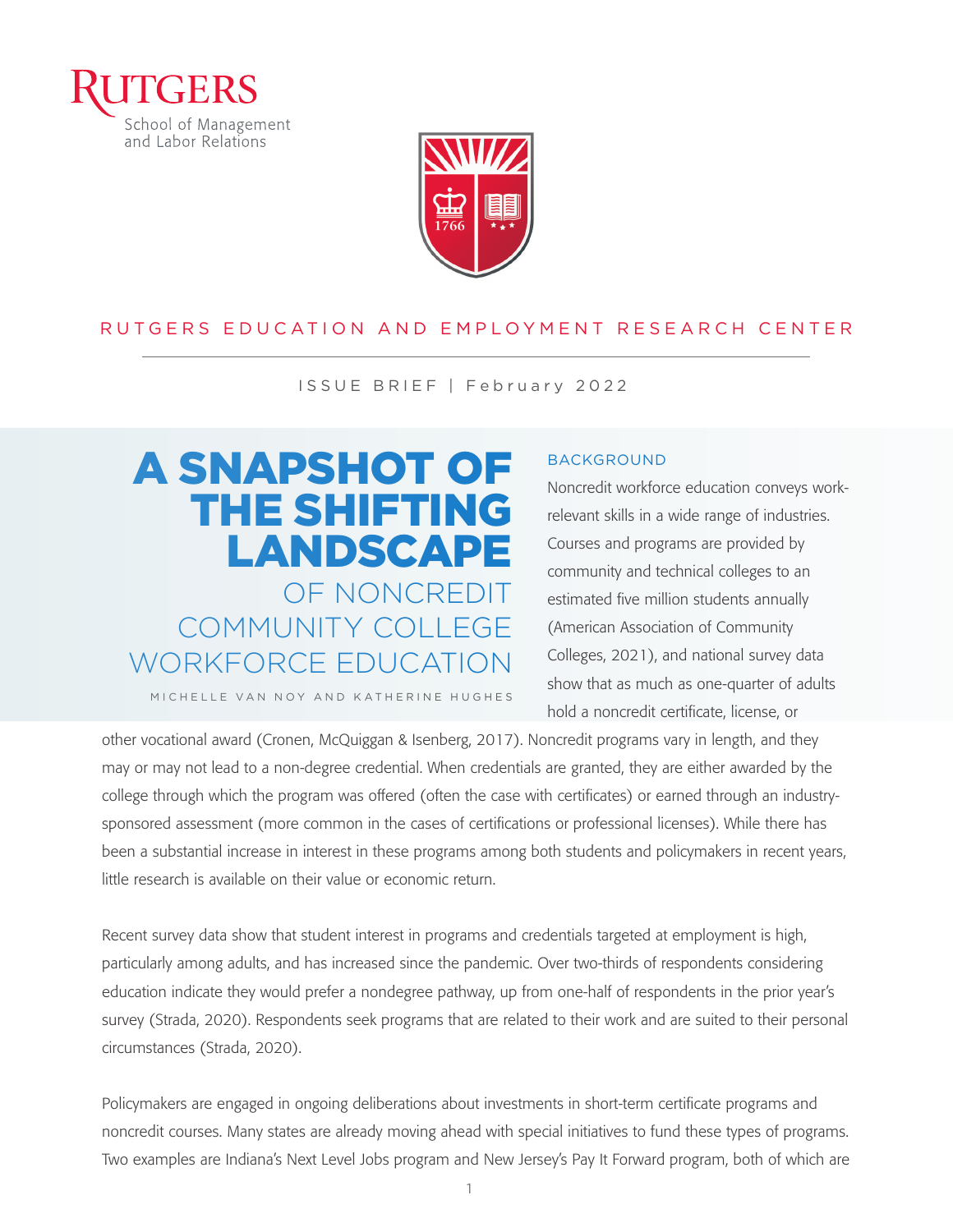

designed to get unemployed workers retrained and back to work quickly. At the federal level current debates focus on whether to allow the use of federal student aid – Pell grants – for these programs, for which the aid may not currently be used. There are strong views in favor of and against supporting these kinds of programs.

 Proponents of change argue for the importance of keeping up with changes in how students seek to acquire skills and in how colleges aim to deliver them most efficiently (Kreighbaum, 2019). In the case of short-term Pell, allowing the use of federal financial aid for short-term workforce programs will help individuals gain the skills needed to obtain better jobs more quickly, according to advocates (Olugbemiga, 2021). These views are supported by recent research that finds that, on average, certificates do lead to higher earnings, and economic returns don't generally differ between certificates that take a year of study to earn versus those that can be earned in a shorter amount of time (Baum, Holzer, and Luetmer, 2020[2021]).

Skeptics, on the other hand, point to evidence that shows significant variability in the economic returns of short-term training programs, arguing that policymakers should proceed with caution given that no such program is a "sure bet" (Ositelu, McCann, & Laitinen, 2021). Moreover, varying patterns of enrollment in short-term workforce programs by different races and genders point to worse outcomes for students of color and women, leading to concerns that it may serve to further stratify higher education (Ositelu, McCann, & Laitinen, 2021). In addition, the assertion that short-term credentials are commonly "stackable," or able to serve as building blocks for additional, longer-term, and more remunerative credentials, is not verified by the data obtained in a recent study (Bailey and Belfield, 2017). Further research is needed, but unfortunately, few states collect comprehensive data on noncredit certificates or industry certifications (Leventoff, 2018).

With the goal of informing these policy conversations, this brief provides a timely descriptive look at noncredit workforce education in a range of colleges across the country. By examining the focus and organization of noncredit offerings within colleges, including program structures and approaches to quality, this brief provides a snapshot of essential issues about community college noncredit workforce education. As the first phase of a larger study, we conducted interviews at community and technical colleges in several states, asking about how noncredit workforce education is developed, organized, and delivered. A primary aim was to gain a sense of different colleges' approaches to providing quality programs that yield value for their students. Our research does not provide data on student outcomes, but it does give a picture of a rapidly changing landscape. It also reveals significant variation in how colleges conceptualize the role of noncredit workforce education and how colleges approach quality.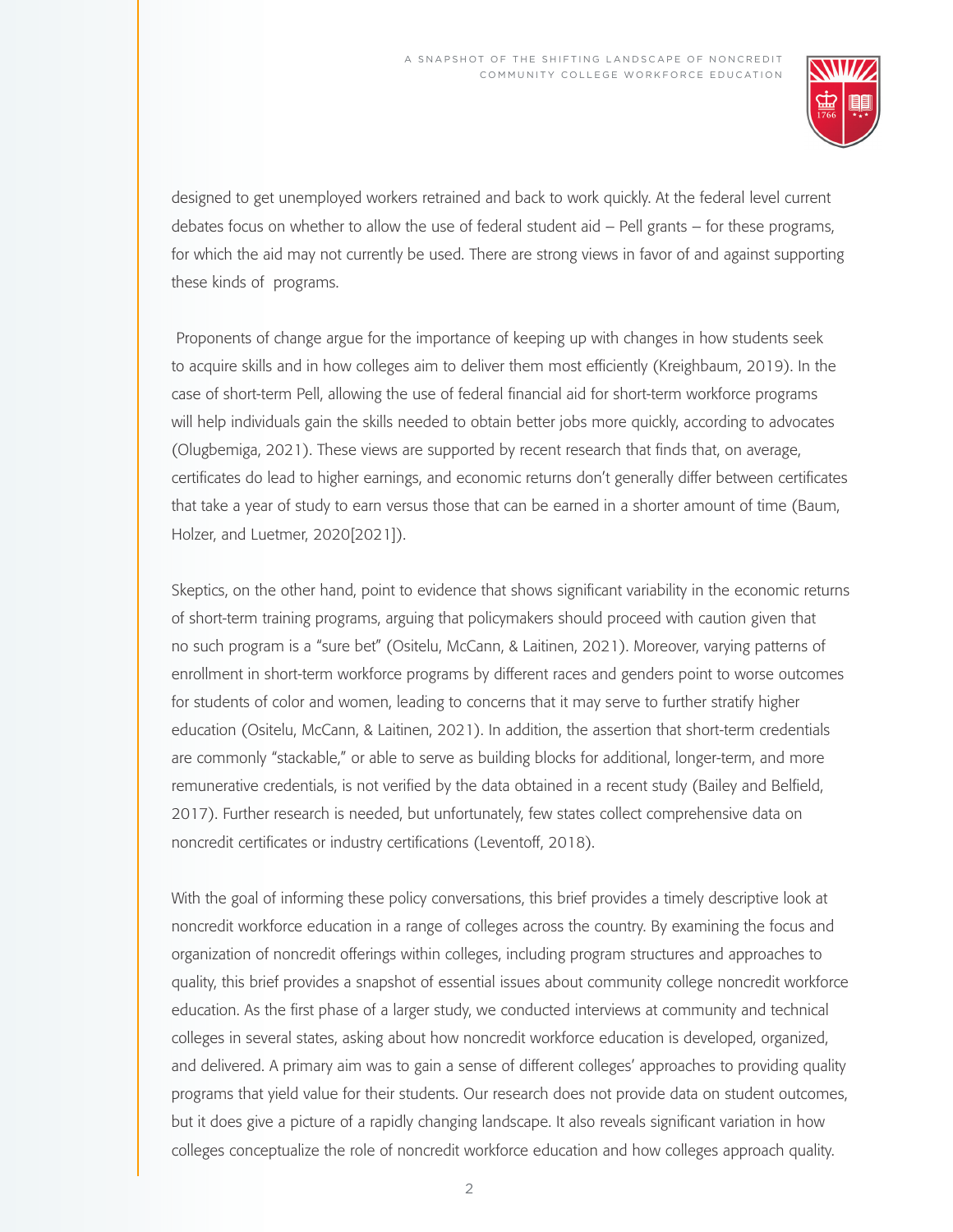

#### METHODS

We sought to examine a range of community college noncredit programs. To identify colleges for interviews, we sought recommendations from national experts including community colleges researchers and thinktank leaders (UNC, CCRC, New America, Opportunity America) as well as higher education association leaders (League for Innovation, NCWE, UMUDL, AACC, WICHE, and NEBHE). We also reviewed recent trade publications for articles written by colleges on their notable noncredit activity. Based on that review and on recommendations from the sources listed above, we compiled a list of 50 community and technical colleges in 28 states. Of those, interviews were completed with administrators from the noncredit divisions or departments in 29 of the colleges, representing a diverse range of 22 states. We sought out programs that relied on a variety of funding methods, including three states with formula funding for noncredit (NC, CA, and MD) and several states with special grant programs dedicated to noncredit. Our exploratory interviews lasted about 45 minutes and examined, among other variables, the colleges' mission for noncredit workforce education, organizational structure, target student population, mechanisms for offering programs and ensuring quality, and connections to credit-bearing programs.

#### THE FOCUS OF NONCREDIT EDUCATION

Community colleges have long been recognized – and sometimes criticized – for having multiple missions. Noncredit education is just one of many community college missions, yet noncredit education itself can differ in its focus, purpose, and target student population. We asked our interviewees about the focus of their institution's noncredit programming and target student populations to understand how these are evolving in light of current policy dialogues.

*Some colleges are shifting the focus of their noncredit education to prioritize workforce training over a more comprehensive approach*. Respondents from the majority of the colleges reported that they have what we term a comprehensive model for their noncredit offerings. These colleges provide workforce training programs alongside other programs such as Adult Basic Education and English as a Second Language courses; GED preparation; and recreational offerings for the community, including those targeted at youth and seniors. Some or all of these offerings are often grouped under a "Community Education" or "Continuing Education" division.

Some respondents, however, reported that their college was moving or had moved away from that comprehensive model. These colleges had deliberately pruned their recreational and personal enrichment programs, noting that other local organizations could provide them, in favor of focusing more strongly on workforce courses and programs. In some cases, this shift led to enrollment declines yet was seen as beneficial overall because it resulted in a more focused mission for noncredit.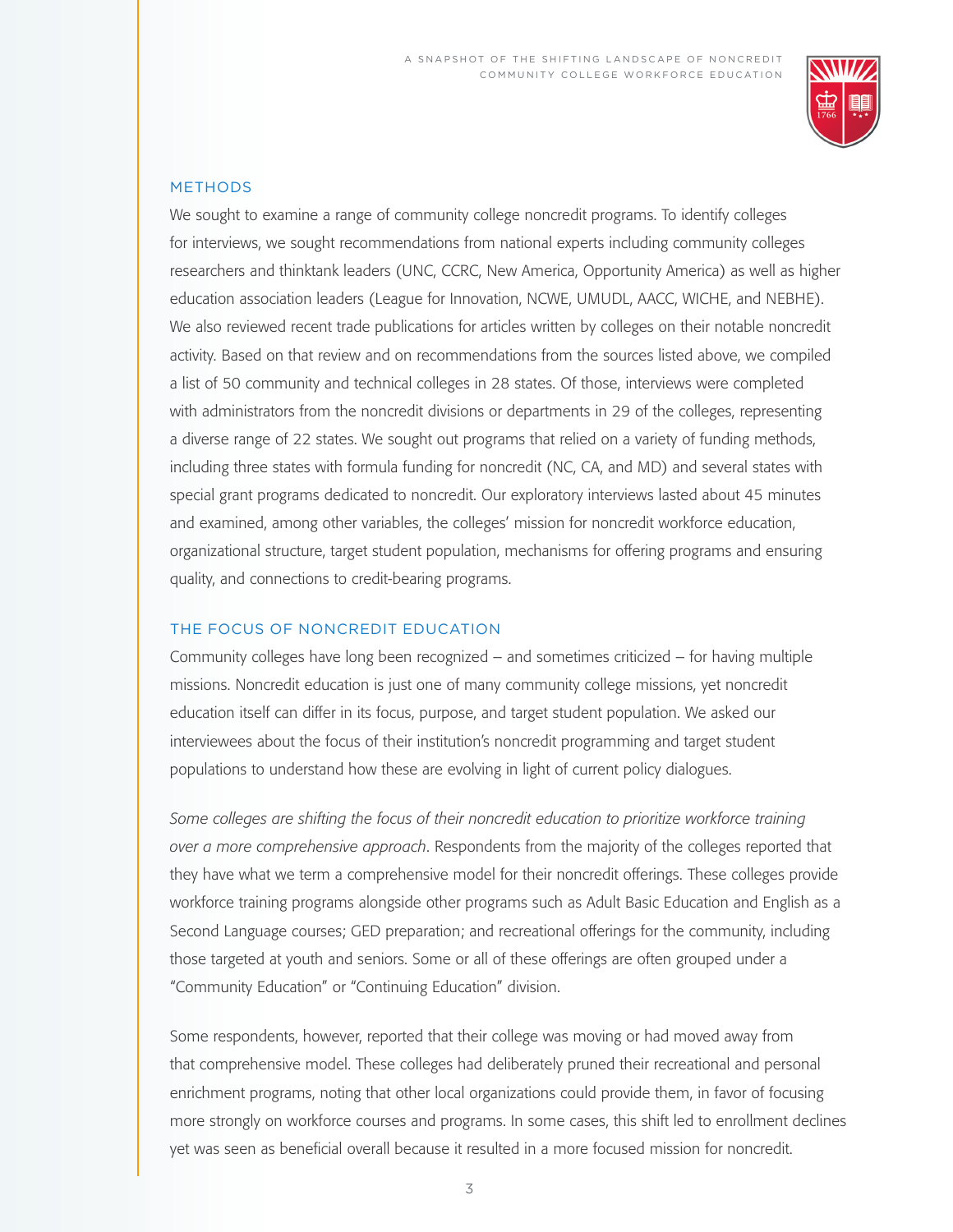

In recent years, Broward College intentionally sought to prioritize skill-building among local populations with high levels of unemployment and low levels of education, and in that process has scaled back recreational and leisure offerings to a smaller number that reflect the college's strengths. About five years ago, Northern Virginia Community College also began to focus their offerings on upskilling and reskilling and to pare down recreational courses and programs for seniors, including many personal interest courses and short one-day programs like walking tours. As a result, NOVA's noncredit enrollments were reduced from over 20,000 per year to about 6,000 to 8,000 per year, but the college's mission is now more clearly to meet skills needs.

*A college's reassessment and repositioning of its noncredit mission and offerings may include a reconsideration of its target student population*. As noted above, some colleges are continuing to see their noncredit mission as serving the needs of their entire community, while others are focusing their attention more on serving certain populations of students.

Our interviewees mostly spoke of serving adult learners, meaning those who have been out of high school for some years. For example, an administrator at Savannah Tech said resolutely that the college's mission is to "connect adult learners with education, training, and learning experiences that get them a job and put them on a career path." Respondents from several colleges said their students' average age being in the mid-thirties. Across the broad population of adult learners, some respondents named specific subgroups as their primary clientele. For example, Bellevue College's noncredit workforce students tend to already have bachelor's degrees; they are primarily employees of the advanced tech firms in the immediate area who are looking for new skills or new positions.

Further, some colleges reported a particular emphasis on engaging low-income and lower-skilled adult populations. For these colleges, serving as an education access point for low-income adults is a central mission. Administrators with Broward College and Savannah Technical College mentioned providing or being in the process of developing research-backed I-BEST programs, which are aimed to lower-skilled adults in that they combine basic skills education with workforce training. Others, like Glendale College just outside of Los Angeles, reported targeting immigrant populations who are disadvantaged and need support to get a first job. Mount San Antonio College in California reported that many noncredit students are interested in programs they can take while working.

In some colleges, funding priorities dictate the populations on which offerings are focused. For example, in Virginia, the Fast Forward program supports short-term training and credentials that help working adults move quickly into better jobs in high-demand fields. Created by state legislation in 2016, Fast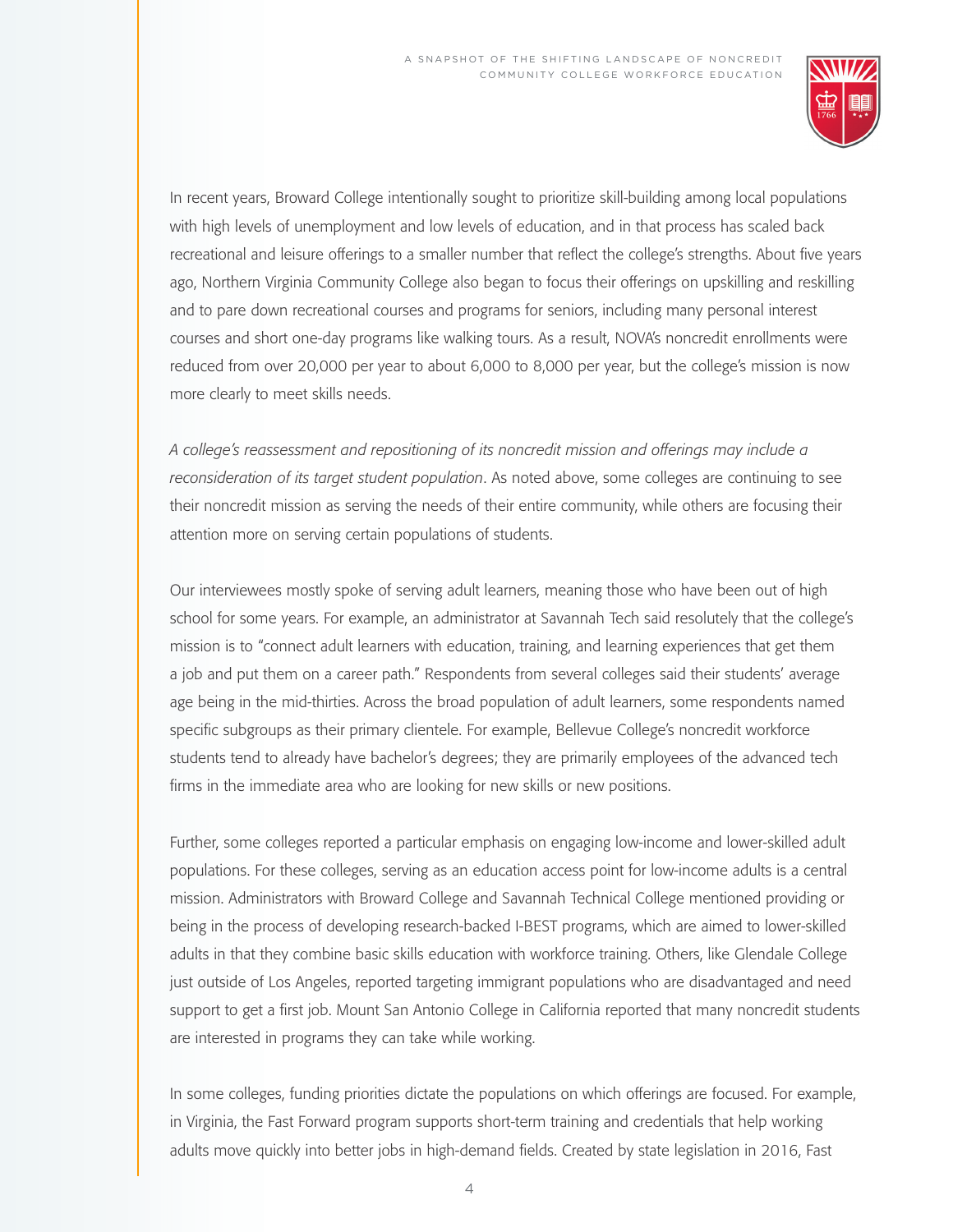

Forward reimburses colleges for one-third of program costs when a student completes a program from the approved high-demand list, and another one-third when the student earns the associated credential.

Not all colleges are narrowing their target student population, however. Harper College is expanding its focus to include high school students, promoting noncredit to those students as a means of career exploration and settling on a college pathway, either noncredit or credit. Harper has recently opened up some short-term certification programs to high school students.

Finally, as noted earlier, many colleges have retained a comprehensive approach to noncredit that is characterized by broader community outreach to a wide range of populations, including youth and seniors. Bellevue College has continued to serve a diverse population, but it has sharpened its focus by segmenting its noncredit programs. Offerings under the TELOS program are aimed at retirees, for example, while technical programs have been re-branded as the Tombolo Institute to attract well-educated incumbent workers who are primarily employees of the advanced tech firms in the immediate area looking for new skills or new positions.

#### THE ORGANIZATION OF NONCREDIT EDUCATION

How noncredit is situated within and influenced by the college organizational structure varies across colleges. It also may be accorded a higher or lower importance relative to a college's other missions and foci. We examined the organizational structure and changes to it within the colleges in our sample, as colleges are shifting their focus and target populations.

*Colleges differ dramatically in terms of where noncredit is situated organizationally, and in some cases, that location has changed recently*. We found several different organizational models for where noncredit workforce programming is located within the colleges. In a few cases, such as with the San Diego College of Continuing Education, noncredit adult education and training is provided district-wide by a freestanding institution. More commonly, noncredit workforce falls under a college's Continuing Education Division. In some colleges it is located alongside credit-bearing workforce and career/ technical offerings. Both Monroe Community College and Pima Community College, for example, have noncredit and credit offerings integrated under one division focused on workforce education. In yet other instances it is an entirely separate college division, even with its own brand. In addition, the customized training courses and programs that colleges develop directly for specific employers sometimes fall under the broader noncredit workforce umbrella, but they may instead by overseen and administered separately. Noncredit offerings can be divided across different entities such as at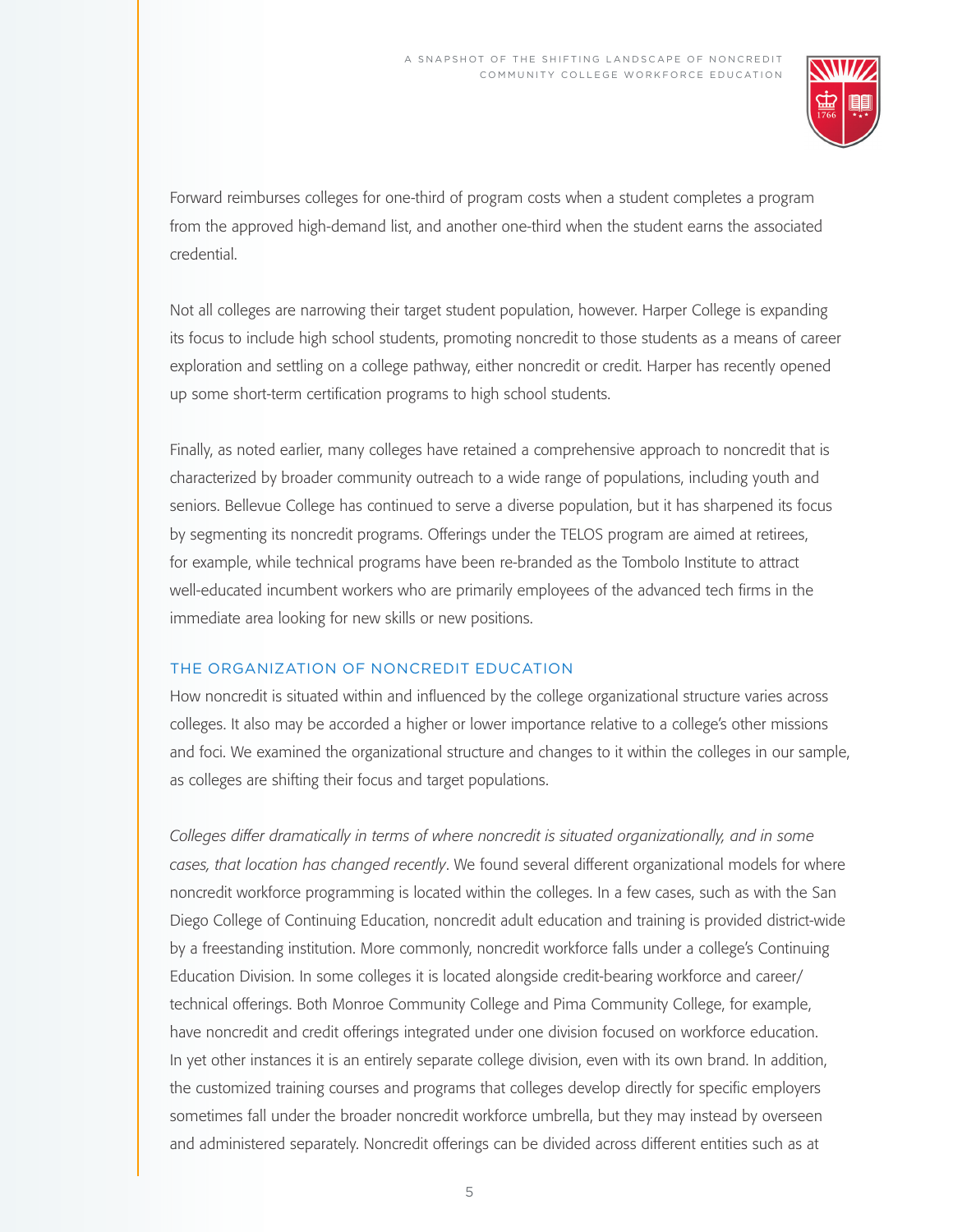

Pierce College, where online professional development and career training along with personal enrichment courses are under Community and Continuing Education, while corporate training and job skills programs are offered through a county community and technical college consortium called Invista Performance Solutions.

Some colleges are making changes to the organization of their noncredit workforce programs. Harper College in Illinois recently moved its Continuing Professional Education courses and programs to the for-credit Career and Technical Programs division. The shift was motivated by the college administration's desire to better coordinate and align noncredit and credit-bearing workforce offerings. Mt. Hood in Oregon also recently consolidated all programs, including noncredit, under the Division of Instruction. In contrast, Central New Mexico Community College's workforce training unit is a separate nonprofit organization with its own name, CNM Ingenuity, and its own website.

*Another organizational shift is towards increased partnering to increase capacity and reach*. Several colleges' workforce divisions or departments had recently partnered with other colleges and/or vendors. As noted above, Pierce College offers its noncredit workforce programs through a consortium model with other local community and technical colleges. Central New Mexico partnered with colleges in other states in the Unmudl marketplace. The college is a founding partner in this new noncredit endeavor, in which seven community colleges are listing their offerings in one "marketplace," or web platform. Students can enroll in courses from the member colleges without going through multiple application processes. Monroe Community College is also developing regional partnerships with other institutions and local businesses so together they can train more students as technicians within industries like HVAC and precision machining.

In addition to partnerships with other colleges, partnerships with vendors for online courses were commonly mentioned in our interviews. These vendors included LERN (Learning Resources Network: <https://lern.org/about/>), Ed2Go [\(https://www.ed2go.com](https://www.ed2go.com)) and VESi (Virtual Education Software: <http://www.virtualeduc.com/>). Ed2Go provides access to a catalogue of hundreds of courses the colleges can choose to offer without having to recruit instructors. Lorain reports this arrangement allows them expand their bandwidth and broadening outreach because of the online format. Pierce offers all of its online noncredit training courses via third-party vendors. Colleges that offer badges mentioned contracting with the digital badging platform Credly [\(https://info.credly.com/](https://info.credly.com/)).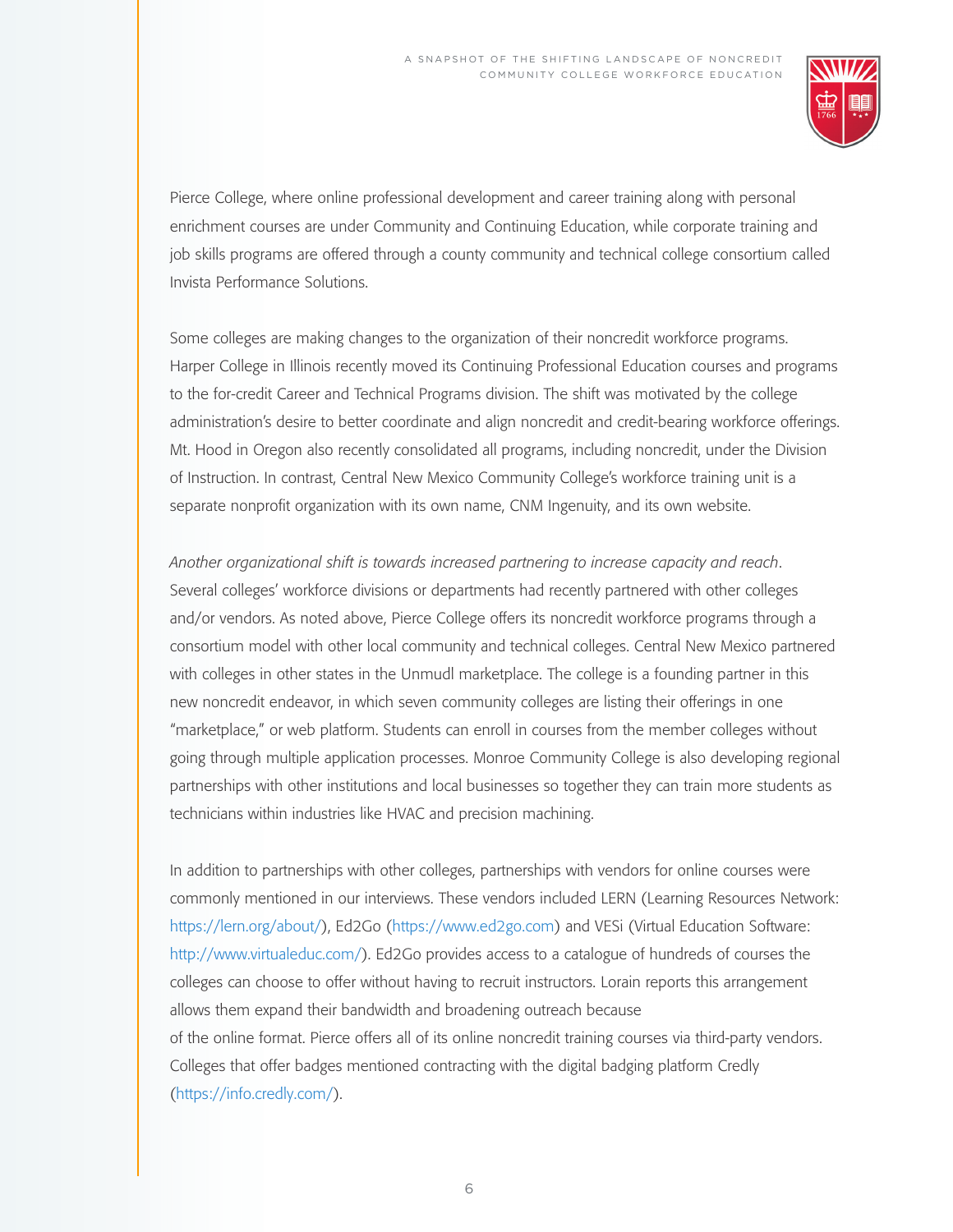

#### THE STRUCTURE OF NONCREDIT PROGRAMS

Noncredit education includes a wide range of programs in different industry areas, of different durations, that may or may not yield a variety of credentials. It may not always be transparent as to why a program is offered in noncredit versus credit-bearing format. We explored these issues in our interviews with college leaders to better understand how noncredit programs come to be offered and structured, as these issues can shape the experiences and outcomes of students.

*The decision to offer a program in noncredit is typically driven by its speed and flexibility, but also by considerations about skills and degrees needed in the labor market.* The most common reason offered by colleges for offering a program in noncredit is the speed with which they can offer the program. Many college respondents mentioned the timing of noncredit as essential to meeting students' needs to gain skills or employment quickly, and employers' urgency to find workers quickly to meet their hiring needs. For colleges with no state approval processes in noncredit, programs can be launched within a matter of weeks; even those with state approval processes typically take months to get off the ground rather than the years that a typical credit program approval processes can take. Salt Lake Community College notes that noncredit programs typically cannot wait until the start of the semester term when seeking to be responsive to hiring needs.

Another common and related reason to offer a program in noncredit is the flexibility in the schedule and format for noncredit programs. Colleges can offer programs that do not follow the traditional semester schedule and can meet the needs for quick skills development to respond to labor market needs. For example, Valencia is similar to many others in that its noncredit programs do not follow a semester schedule; rather, they can be completed in a short time period of weeks, not years. Its programs are entirely skills based, do not include general education, have industry certifications embedded within them, and run full time to help prepare people quickly for jobs, a format that would be challenging for the traditional semester based academic credit scheduling. In line with the priorities of flexibility and speed, noncredit can also be easier for students to enroll in, as discussed by a respondent from Pima. Noncredit workforce students at Mt. Hood register via an interface that is different from and simpler than the admissions process students in credit programs must use.

Another broad set of considerations colleges reported has to do with the skills and degrees needed in the labor market. Several colleges reported they considered whether a degree was required or if specific skills were needed in an occupation before deciding if a program should be offered in credit or noncredit. Fundamentally, this approach is essential to truly aligning a program with labor market needs.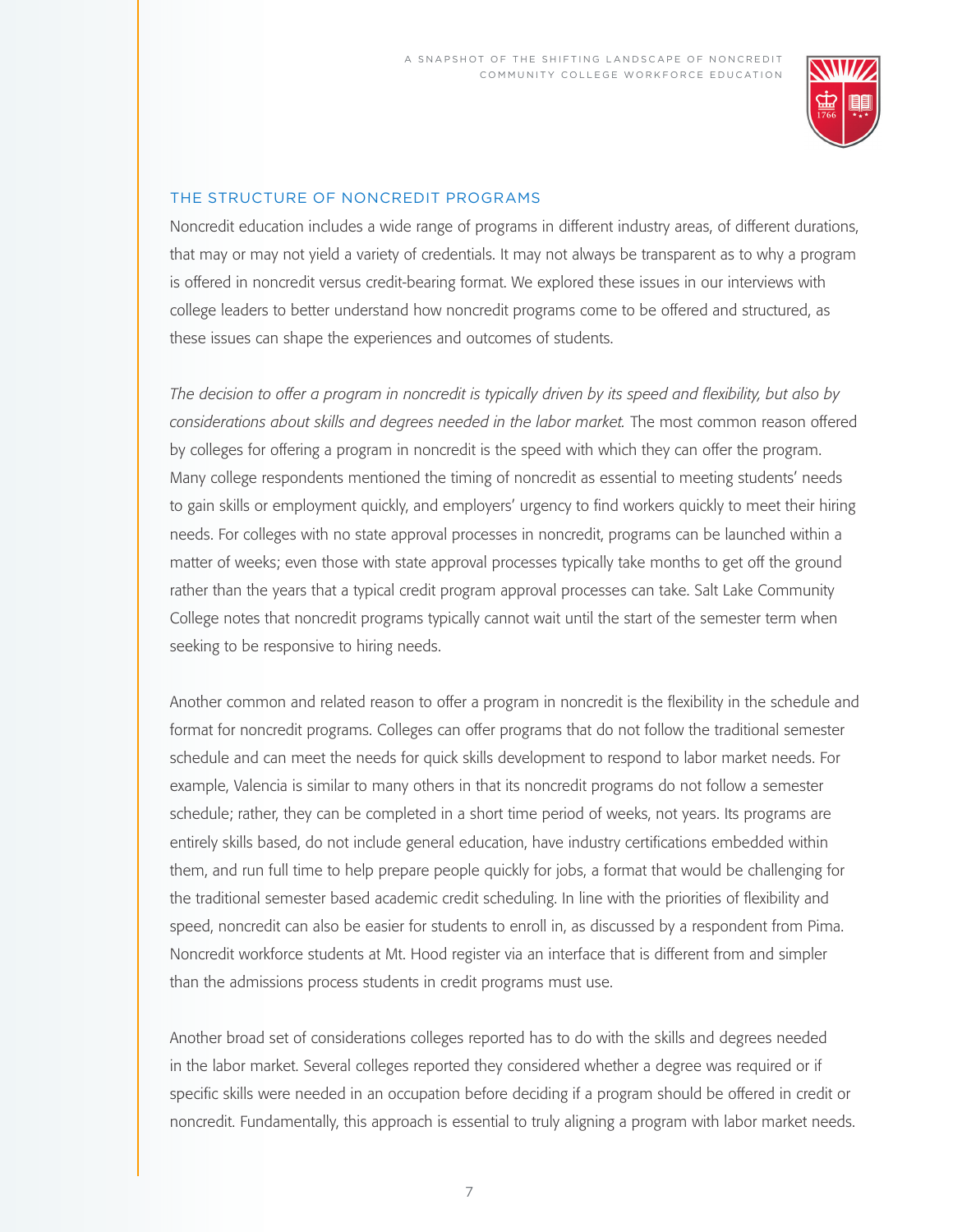

In contrast to the trend to offer workforce programs in noncredit, Owensboro Community and Technical College, a member of Kentucky Community and Technical College System, offers more credit-bearing courses than noncredit ones. This strategy ensures that students gain credit towards relevant careeradvancing certificates and degrees. At the same time the entire state system and its credit-bearing programs are exploring opportunities to offer an additional learning option that includes a competencybased approach to instruction with a goal towards better serving time-challenged, working adults.

*In line with student interest, several colleges reported designing and marketing shorter programs.* Colleges are heavily promoting their very short-term offerings with names like "Quick Jobs" (Greenville Tech) and "Fast Track" (Savannah Tech). According to Greenville Tech's website, Quick Jobs programs offer "training and certifications that are skills specific and job preparatory with most courses lasting three months or less"; our interviewee at the college said that some QuickJobs programs "will get you skilled up in a few days or a few weeks and place you in a job." The college's Economic Development and Corporate Training Catalogue has offerings organized by duration: one month or less, with some classes lasting one day; four months or less (one semester); and eight months or less (two semesters). Similarly, on the website of Mt. Hood College, prospective students can also search programs by duration: 1 to 2 terms (3 to 6 months) or less; 3 to 4 terms (9 to 12 months); 2+ years. And, as part of the Community College Growth Engine Fund, Pima Community College is developing micro pathways of short-term, stackable, employer-validated credentials in their noncredit programs, marketed to students as "fast career credentials." Westchester Community College is increasingly using the term "short-term workforce programs" instead of noncredit, since the latter describes what the courses are not, rather than what they are.

*At the same time, most colleges seek to develop more pathways from noncredit to credit programs, but there is great variability in terms of how far along colleges are with these efforts*. Nearly all respondents reported that linkages exist between noncredit and credit sections of their colleges in at least some programs, or that their colleges are in the midst of developing these linkages. As a Greenville Tech administrator said, "Our college is committed to maximizing our students' potential, so our Prior Learning Assessment Committee works with our enrollment specialists and advisors to carefully review student transcripts, continuing education courses completed, work history, and other credentials to find opportunities to award academic credit when appropriate." The one exception is Bellevue College – with its primary focus on serving bachelor's degree holders in noncredit, there is little need for these linkages. Among the majority of colleges that seek or already have these linkages, the strategies they use varies. Many discussed developing closer alignment with their noncredit and credit programs, with a few mentioning distinct articulation agreements that allow students to move between programs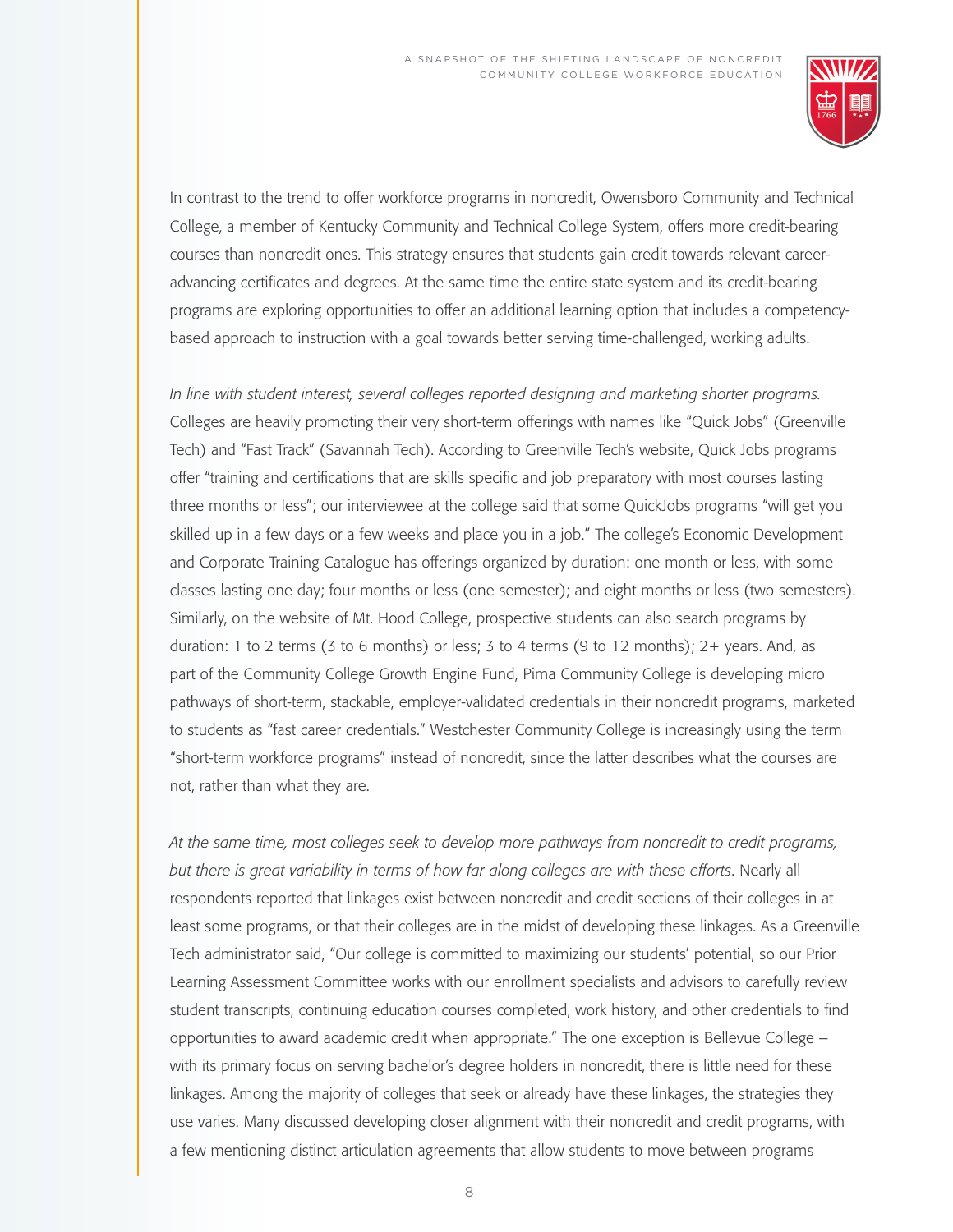

seamlessly. A respondent from Pima Community College reported that school had made significant progress in developing these linkages, with nearly one-third of noncredit programs linked to credit programs. Respondents from some other colleges reported their institutions had just begun initiating conversations with credit faculty to promote these changes.

Some respondents mentioned the influence of broader community college reform movements on the development of noncredit–credit linkages, such as the guided pathways movement, which aims to increase completion rates by providing students with more structure and support. Guided pathways efforts can provide opportunities for discussions on the role of noncredit and its connection with credit. In some of the colleges, noncredit was already a clear part of the college's guided pathways efforts. At Alamo Colleges District, for example, a respondent reported that guided pathways reforms were spurring conversations about the ways in which noncredit can form pathways to credit programs. Similarly, a respondent at Wake Technical College reported that as part of a Completion by Design<sup>1</sup> state, they are having conversations about guided pathways and view noncredit as a rung on a ladder that can be a foothold into a degree program.

Another important mechanism to link noncredit and credit-bearing programs is credit for prior learning (CPL). Several respondents reported that their colleges use CPL processes to help students gain credit for noncredit programs. Others reported that their colleges are looking into or are already using credential awards like industry certifications or licensure to award credit for completion of the related noncredit programs; using the CPL model, certifications can be "pathways to credit" as we heard from Pierce College. A few respondents discussed the importance of mapping learning outcomes and competencies from noncredit programs to their credit programs to award credit based on those competencies. Central New Mexico Community College began cross-walking noncredit to credit several years ago and now has a defined process in place so that when a new noncredit program is developed, the competencies and learning activities are documented in collaboration with faculty from the credit side of the college to show the potential for credit award.

While most colleges have some activity under way to promote noncredit–credit linkages, the extent of that activity varies in terms of how many programs it applies to and the kinds of strategies being used. Further, once these pathways are in place, colleges need to devote attention to making sure others at the college, including faculty, administrators, and students, are aware of them. At Baton

<sup>1</sup>Completion by Design was a community college reform movement focused on improving college completion by low-income young adults. For more information, see <https://ccrc.tc.columbia.edu/research-project/completion-by-design.html>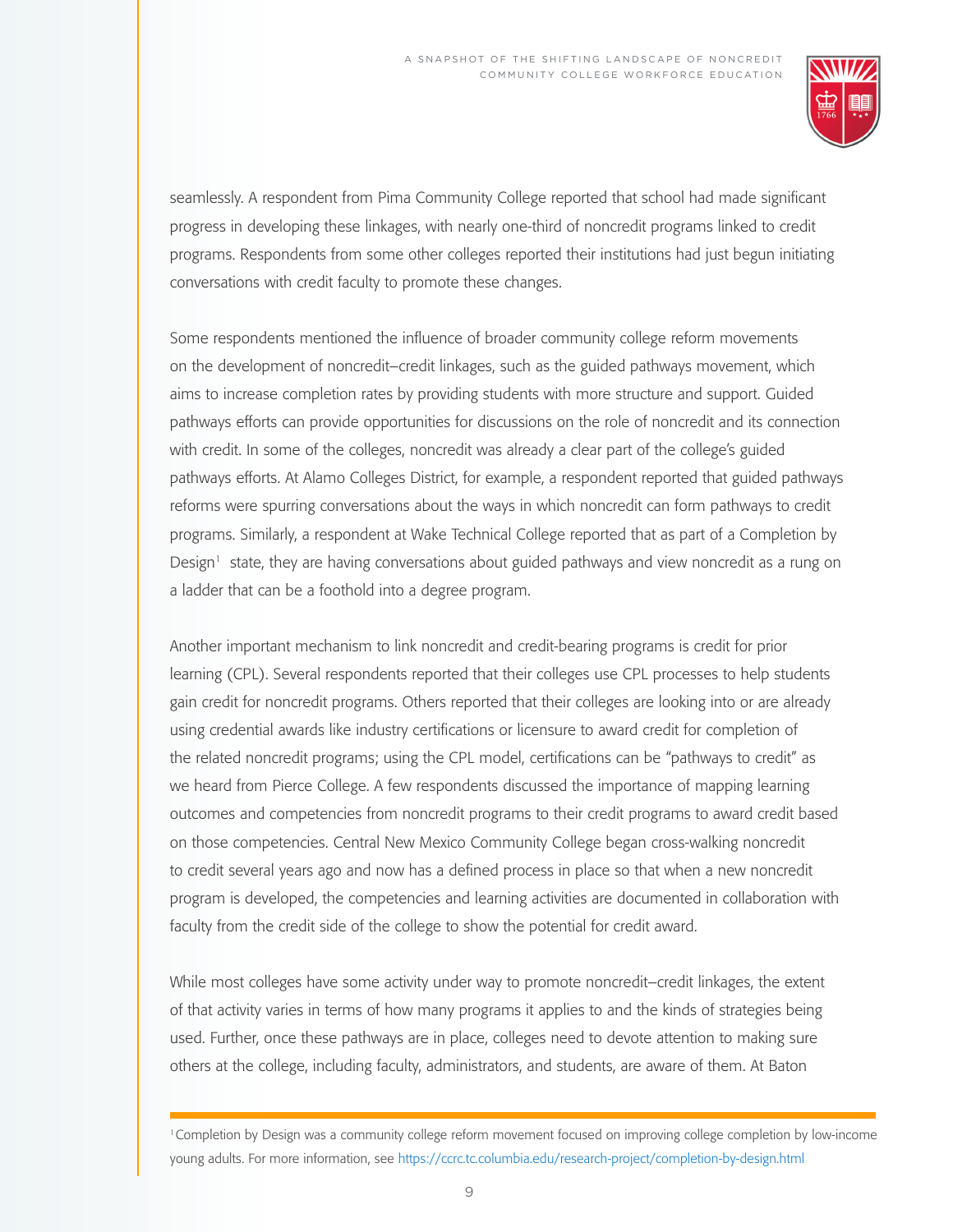

Rouge Community College, a respondent mentioned the importance of marketing and outreach to ensure that the rest of the campus knows about the opportunity.

*Few colleges have dedicated supports for noncredit students, but these supports are increasingly needed with the increased focus on pathways for adult learners.* Most report that noncredit students can access general resources at their college, but it is not clear whether many students avail themselves of these resources. A handful of colleges have recognized the unique needs of students in noncredit programs and are developing strategies to support them. A respondent from Mount San Antonio College, for example, reported the importance of recognizing noncredit students' needs for both wraparound services and assistance with academic preparation and of finding ways to address those needs. At Anne Arundel, success coaches help support noncredit students. Funded out of the college's operating budget, success coaches are guided by the I-BEST model to help students identify the right program and support them as they complete that program, providing assistance with career development as well as addressing any personal barriers to postsecondary success. Noncredit students at Baton Rouge Community College are supported by program navigators as part of special initiatives in those programs.

#### THE QUALITY OF NONCREDIT PROGRAMS

Essential questions exist about the quality of noncredit programs. Multiple approaches in how colleges design noncredit programs may promote quality, including labor market assessments, use of industry certifications, state approval processes, adoption of vendor-developed courses, and responding to student demand. In addition to these program design approaches, the ability to collect data on student outcomes is essential to understanding quality. While this research does not speak to the actual quality of noncredit programs in terms of whether they yield the desired positive outcomes for students, it does provide insight on how colleges seek to promote quality in these programs. We examined these issues with our college leaders.

*The most commonly mentioned approach to ensuring quality is labor market analysis aimed at aligning programs with employer needs*. According to our respondents, all colleges in the study have mechanisms to collect labor market information to inform their noncredit programs. Many use data vendors, such as EMSI and Burning Glass, as well as state departments of economic or workforce development, as sources of labor market data. Colleges rely on these quantitative data as well as input from advisory boards and individual employers to identify new programs to offer and determine the specific content to be included in those programs.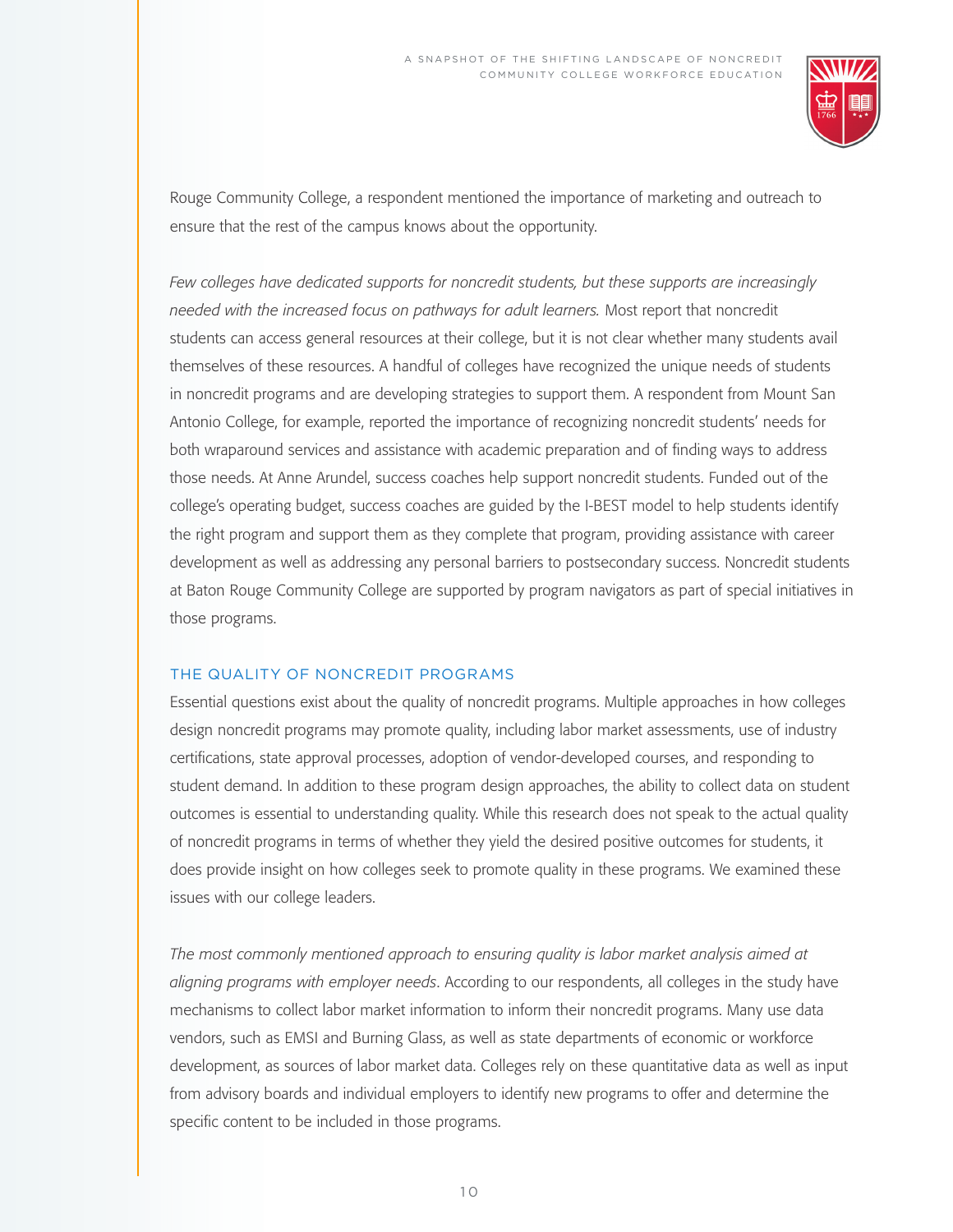

Monroe Community College has a robust system for labor market analysis built into all of its workforce programs, including noncredit programs. Monroe uses multiple sources of data, including real-time jobs data, traditional labor market data, and focus groups with local employers, to ensure that the skills included in their curricula map onto labor market needs. Lone Star College follows a multistep program development model: When an idea is submitted, they examine real-time jobs data, run industry focus groups, conduct a comprehensive competencies analysis with industry to identify occupational skills, and finally develop a curriculum and financial plans. If there is industry involvement, this process can move very quickly—within a matter of weeks. Baton Rouge Community College conducts surveys of businesses to assess needs, then looks to industry-based certifications to develop programs for shortterm noncredit programs. A Middlesex College respondent reports that when designing programs the college reviews real-time jobs data and state labor market data, consults with employer partners, and checks with the state's in-demand list of industry certifications.

*In addition to local labor market information, many colleges also reported they rely on industry certifications to provide an external standard of quality for their programs that is valued by employers.* A Lone Star college leader reports that industry certifications are important to help identify students as employable based on what industry thinks is important. A respondent at Valencia reported that all noncredit programs need to have an industry certification, and they work with employers and industry organizations to identify what the need is. Many others, like the respondent from Pima Community College, report that they align as many programs as possible with industry certifications, but the availability of certifications can vary depending on the type of programs that colleges seek to offer. For some colleges, state funding requirements promote the use of industry certifications. Alamo Colleges District is one such example, where state grant funds in Texas require programs to award an industry-recognized credential.

Not all colleges reported that industry certifications were a priority, however. A few respondents reported their colleges did not rely on industry certifications, saying that their local employers do not recognize or value them. These colleges rely instead on their own labor market assessments to design programs that are relevant to employer needs. One example is Macomb Community College where, given the college's history of deep connections to the labor market, local employers ask for the college's certificates more so than industry certifications. Similarly, Glendale College in California does not focus on industry certifications for its business programs, knowing that their local employers seek workers who can perform specific skills, such as software applications, for positions like office assistants and account clerks. In other fields, like allied health, employers are more focused on industry certification.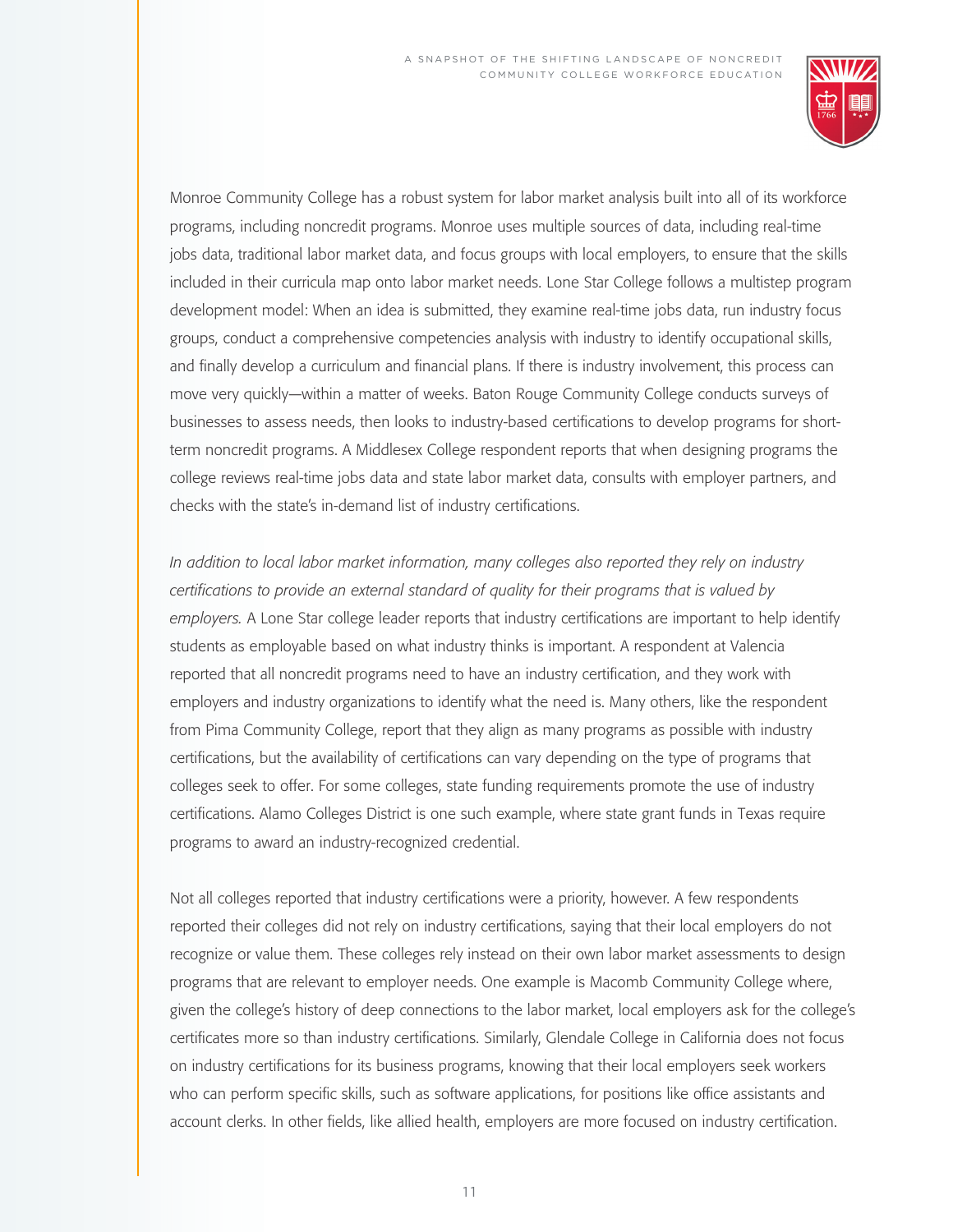

In addition to industry certifications, badges and microcredentials can be markers of quality for these programs to the extent they reflect valuable skills. Eastern Maine for example is involved in a statewide initiative to develop badges and microcredentials as markers of skill; Savannah Tech is also part of a consortium developing a statewide system of microcredentials. Monroe Community College is part of a similar effort in the SUNY system; these credentials will be transcripted and designed based on industry input. Other colleges, such as Westchester, are just beginning to explore offering badges; recognize the need for continued outreach to students and employers help them see their value.

*Several colleges reported that their credit faculty are involved in the development of noncredit programs, helping to promote quality.* While noncredit programs need not go through traditional approval processes, involving the credit faculty can help promote discussions of how noncredit can align with existing credit programs. At Pima College, for example, noncredit programs are developed in partnership with credit faculty, who are given the right of first refusal to teach noncredit programs. This approach helps to develop a more collaborative relationship between credit and noncredit programs, avoiding a sense of competition.

The Westchester administrator noted that aligning and articulating noncredit short-term workforce and credit programs can result in the former serving as a "feeder" into the latter. Another means of connection Savannah pursues is to develop noncredit add-ons to credit programs, such as a short-term microcredential program for nurses to meet niche employer needs.

*Colleges in states that have FTE-based funding typically also have approval processes that may influence quality.* These approval processes range in length and rigor, though they are always less complex and time consuming than approval processes for credit-bearing programs. In Oregon, regulations set by the Department of Community Colleges and Workforce Development require noncredit training certificates to include a minimum of 18 hours and a maximum of 210 hours of instruction. In Maryland, Anne Arundel receives state funding at the same level as credit programs for its workforce-related noncredit programs. As part of this funding, the college follows the state's code of regulations for course approvals, which can take two to three months to complete. The process requires the college to map out course learning objectives. Courses remain on the approved list once they meet the standard as long as they are active. If a course shows no enrollment for two years, it must be reviewed, reactivated, or removed from the active course inventory list. In states where there is an approval process, it can take between a few months to a half year to complete. Some states provide extensive guidance on the approval process. Guidelines in California state that noncredit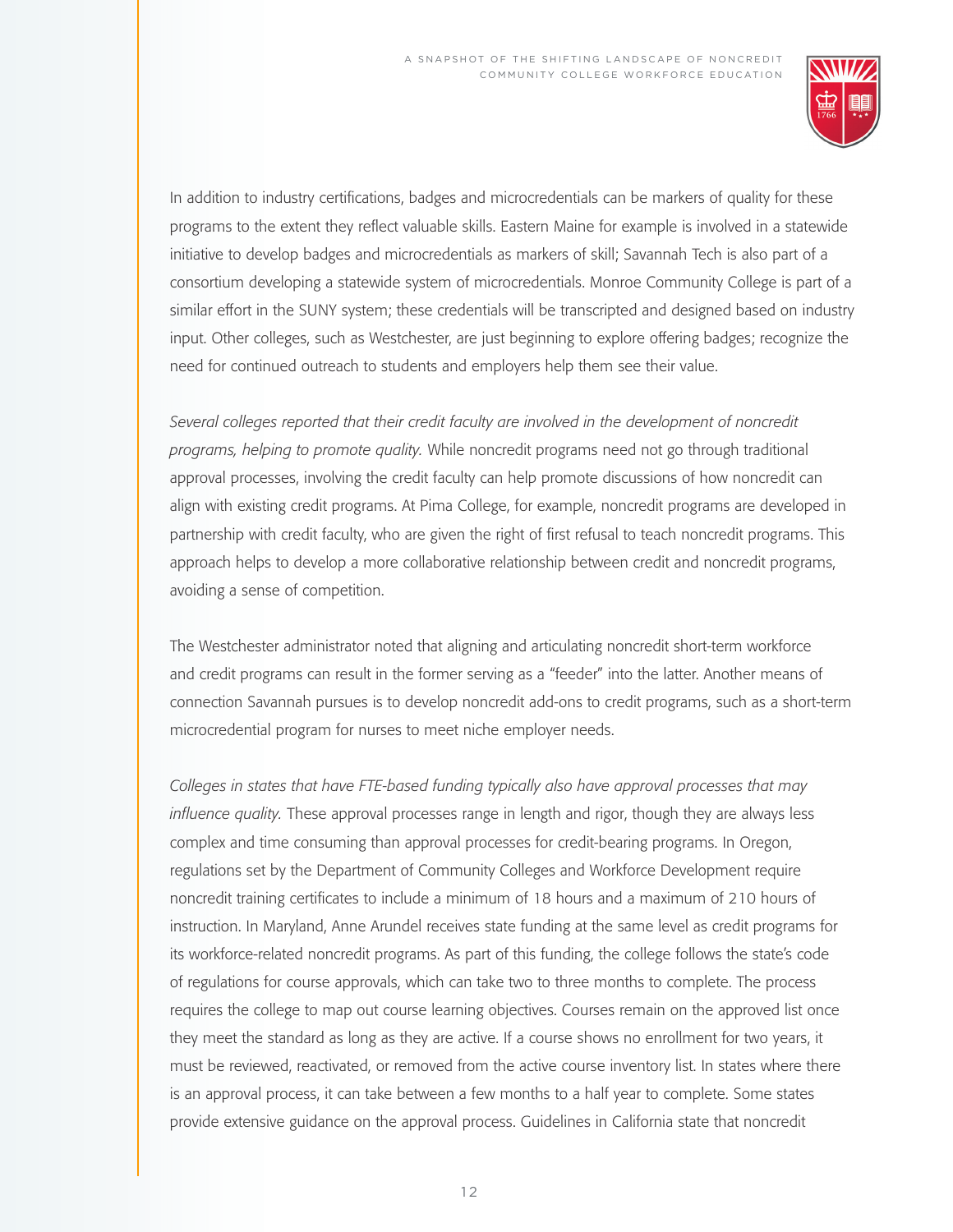

courses must meet "standards of good practice established in the field of curriculum design" (California Community Colleges Chancellor's Office, 2019).

Competition for grant funds may be another prompt for quality, depending on the way the grants are structured. Quality is an incentive for Baton Rouge Community College, for example, because it competes for state funds called "Workforce Training Rapid Response" grants that are sector-related and performance-based.

*Some colleges work with vendors as another strategy to promote quality noncredit programming.*  While much is unknown about the use of vendors in noncredit programming, one of the reasons colleges seek these partnerships is because they believe in the quality of the courses and programs the vendors offer. Lorain and Pierce, for example, have a strong working relationship with EdToGo/Cengage Learning and include many of that vendor's courses among their program offerings.

*A few respondents reported that their colleges relied on student demand as an indicator of program quality. I*n the words of one respondent, "for adult students, working students, time is precious; they are not going to be led by the nose. The program will not survive." All of the colleges with affiliated respondents who mentioned student demand as an indication of quality also had state funding that established quality standards for their programs, so within those contexts, students would be choosing among programs that met a minimal quality standard.

*Some colleges consider earnings associated with occupations that noncredit programs prepare students to obtain as a marker of quality.* As part of the Community College Growth Engine Fund, Pima Community College is focusing on programs that "lead to jobs with verifiable salary increases as more training is acquired." In response to concerns that noncredit programs may prepare students for low-wage jobs, our Mount San Antonio College respondent pointed out that some jobs may be low wage but still slightly better quality, for example providing health benefits, than jobs students may have had before completing a noncredit program.

*Despite the import role student outcomes data plays in measuring and understanding quality, colleges struggle with data systems to track noncredit, making it difficult to understand noncredit students and their outcomes.* Fewer than half of the colleges in our study track demographic information on their students, and only a handful of respondents said their colleges track student outcomes such as completions (five colleges) and labor market outcomes (two colleges). Some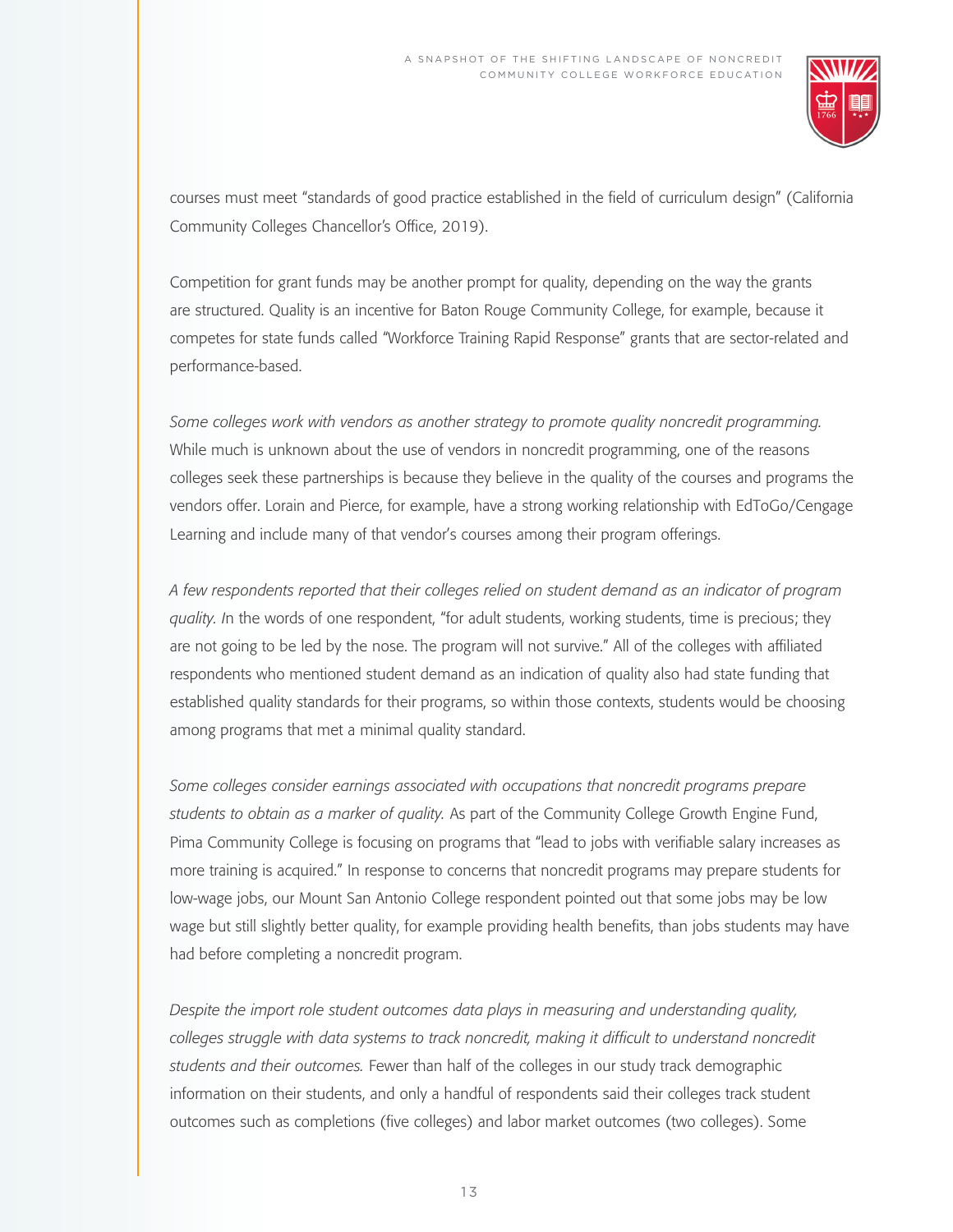

colleges have advanced their noncredit data collection efforts by integrating their noncredit students into college-wide tracking systems; four colleges reported they use Banner to track their noncredit students. Respondents from several other colleges reported they use separate data systems – and preferred to do so because of the challenges of capturing their programs and students in traditional college systems. Pima Community College recently integrated its noncredit and credit data systems. A Pierce College respondent cited an 82 percent completion rate for its online career training programs. Kirkwood Community College is part of Iowa's statewide effort to link noncredit student data with wage records data at the state level. Monroe Community College in New York conducts its own match with state unemployment insurance records data to get information on both credit and noncredit student outcomes; this effort was an outgrowth of that college's experience conducting evaluation of their U.S. Department of Labor TAACCCT grant.<sup>2</sup>

#### CONCLUSIONS AND FUTURE DIRECTIONS

The interview data show that community college noncredit workforce education is quite variable across the 28 colleges we spoke with, and many of its aspects are undergoing transformation. While there are commonalities across the programs offered, there are also substantial shifts under way in how the offerings are organized, conceived, marketed, and delivered.

Noncredit workforce education has always been known as the nimble division of community colleges, and that was apparent in our interviewees' descriptions of their strong efforts to be quickly responsive to both students' and employers' needs. Being fully responsive to those needs increasingly entails offering programs of shorter duration as well as offering a wider range and higher number of programs through the use of vendors and consortia. Some colleges are marketing these offerings in savvy new ways. We also heard of inspiring efforts to train and place into jobs the lowest-skilled and most needy adults. And, significantly, almost all of the colleges are making efforts to better connect noncredit with credit-bearing programs. This movement acknowledges the continuing higher value of credit and seems to suggest that aligning the two boosts the quality of noncredit. In most cases, all of this work is being done without dedicated state formula funding.

How to ensure quality for purposes of policy remains an open question. The colleges in this research all share an awareness of the importance of offering quality programs for their students. Respondents report using a range of strategies to promote quality in their colleges' noncredit programs. It remains

<sup>&</sup>lt;sup>2</sup> The U.S. Department of Labor's Trade Adjustment Assistance Community College and Career Training (TAACCCT) grant program, which awarded grants to colleges to improve worker training from 2011-2014.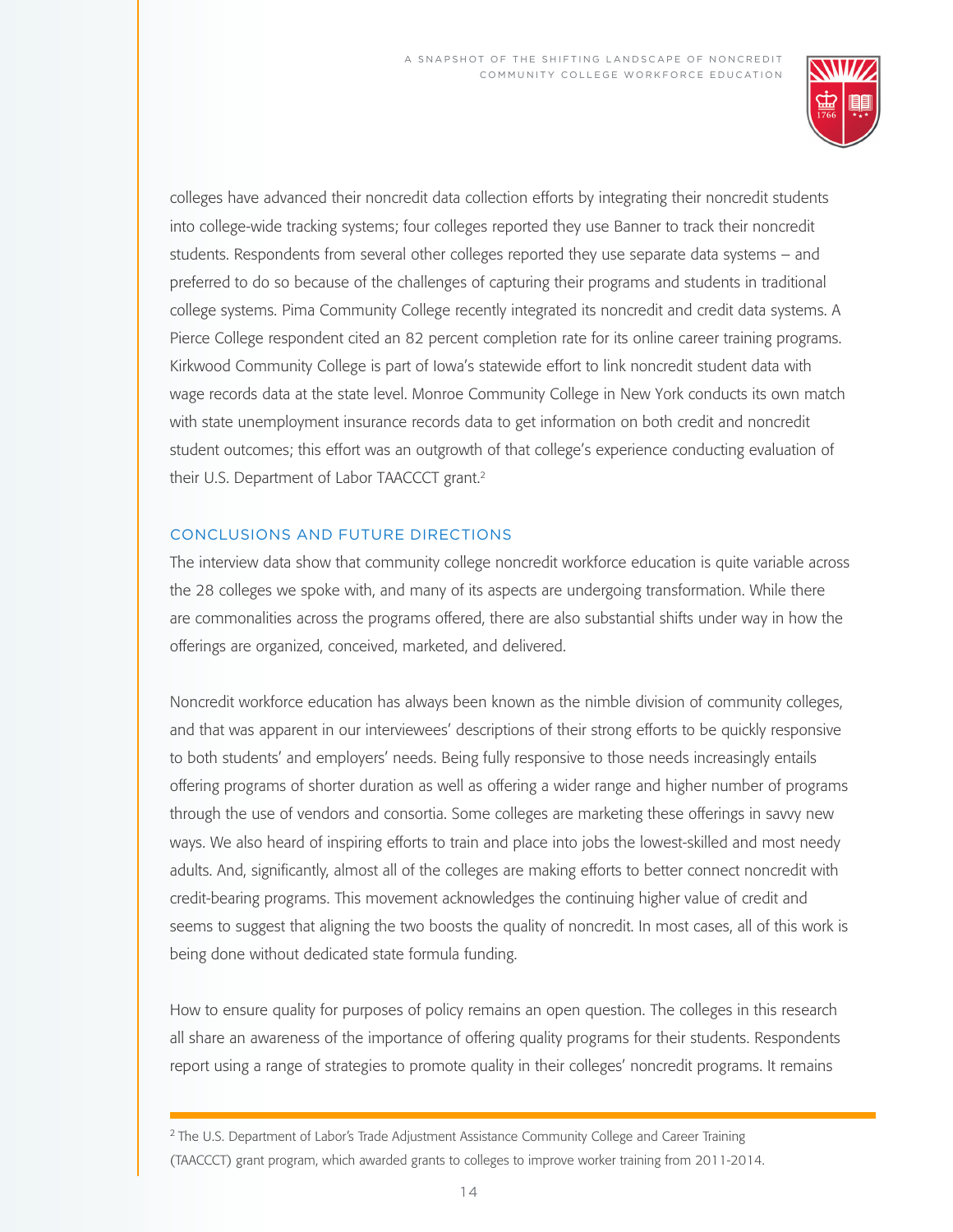

an open question, however, whether and how these strategies actually lead to quality programs, and how quality can best be measured given the different aims of the many offerings. Yet, determining approaches to ensure programs are designed in a quality manner and lead to quality outcomes for students is essential as public investment increasingly turns to these programs.

Additional research is clearly needed. More information is needed on how colleges approach quality as their mission, on the student populations they target, and on organizational structural shifts, and as colleges slowly are able to track more information on their students, an analysis of their demographics and outcomes is key. Colleges and states will need to consider systems for data collection given the growth in interest in noncredit and the potential it brings for new sources of state and federal funding. These data are essential to resolving the debate on the role, function, and success of noncredit workforce education in bettering students' lives.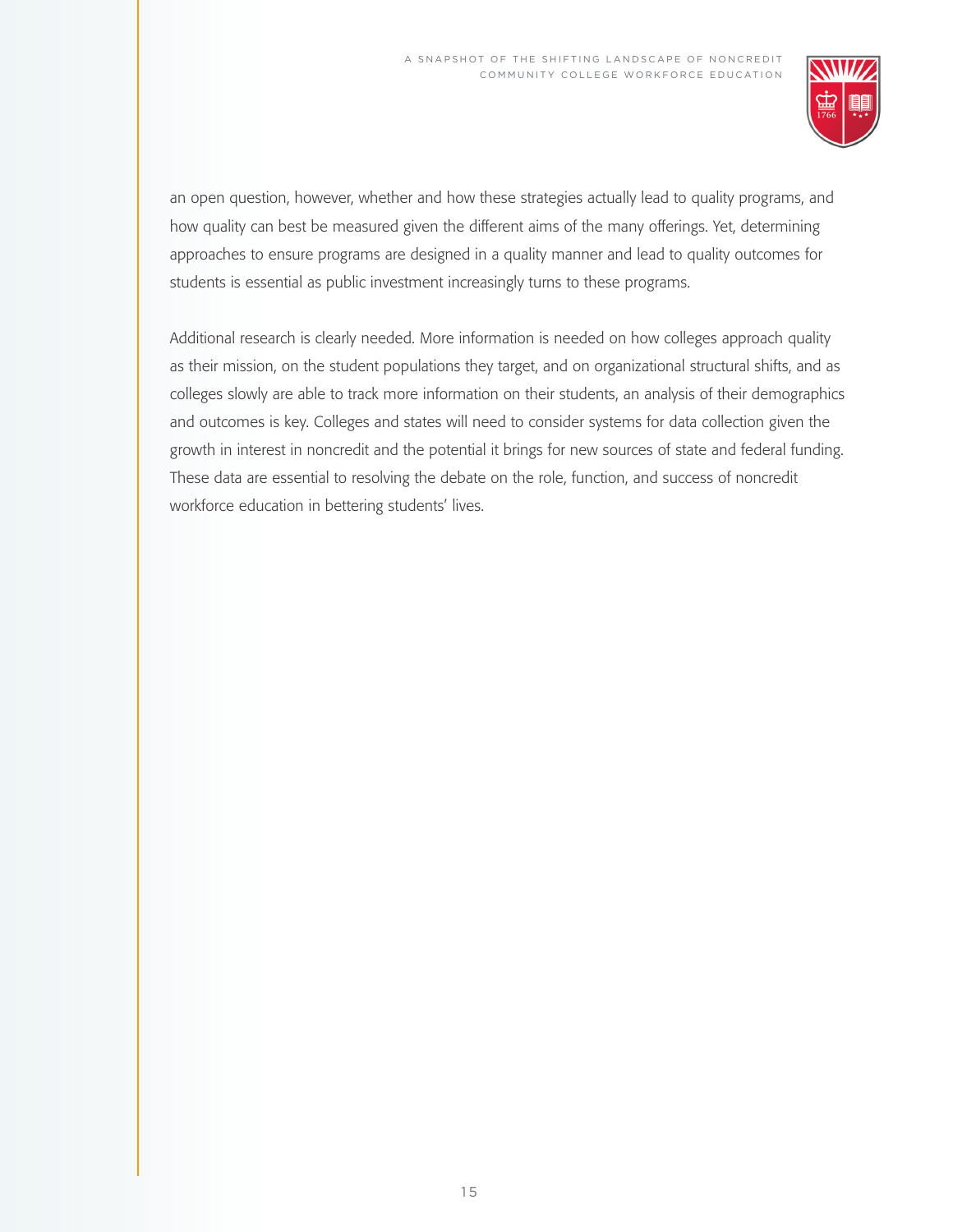

### REFERENCES

American Association of Community Colleges. (2021). *Fast facts.* Washington, DC: Author. https://www.aacc.nche. edu/research-trends/fast-facts/

Bailey, T., and Belfield, C. R. (2017, April). *Stackable credentials: Awards for the future?* [CCRC Working Paper No. 92]. New York: Community College Research Center, Teachers College, Columbia University.

Baum, S., Holzer, H., and Luetmer, G. (2020, December [corrected January 2021]). *Should the federal government fund short-term postsecondary certificate programs?* Washington, DC: The Urban Institute. https://www.urban.org/sites/default/files/publication/103370/should-the-federal-government-fund-shortterm-postsecondary-certificate-programs\_0\_0.pdf

California Community Colleges Chancellor's Office. (2019). 2019 *Program and course approval handbook* [7th ed.]. Sacramento, CA: California Community Colleges. p. 103. https://www.cccco.edu/-/media/CCCCO-Website/Reports/ CCCCO\_Report\_Program\_Course\_Approval-web-102819.pdf?la=en&hash=06918DD585E9F8C0805334FEA3EB1E6 872C22F16

Cronen, S., McQuiggan, M., and Isenberg, E. (2017). *Adult training and education: Results from the National Household Education Program of 2016*. Washington, DC: National Center for Education Statistics, U.S. Department of Education. http://nces.ed.gov.pubsearch

Kreighbaum, A. (2019, July 8). Brewing battle over Pell grants. *Inside Higher Education*. https://www.insidehighered. com/news/2019/07/08/debate-over-proposed-expansion-pell-grants-short-term-job-training

Leventoff, J. (2018, May). *Measuring non-degree credential attainment*. Washington, DC: Workforce Data Quality Campaign, National Skills Coalition. https://www.nationalskillscoalition.org/news/press-releases/higher-education-andworkforce-organizations-endorse-jobs-act/

Ositelu, M. O., McCann, C., & Laitinen, A. (2021, May). *The short-term credentials landscape: What we see and what remains unseen.* Washington, DC: New America. https://www.newamerica.org/education-policy/reports/the-shortterm-credentials-landscape/

Olugbemiga, A. (2021). *Higher education and workforce organizations endorse JOBS Act*. Washington DC, National Skills Coalition. https://www.nationalskillscoalition.org/news/press-releases/higher-education-and-workforceorganizations-endorse-jobs-act/

Strada. (2020). *COVID-19 work and education survey* [data set]. Strada Education Network. https://www. stradaeducation.org/publicviewpoint/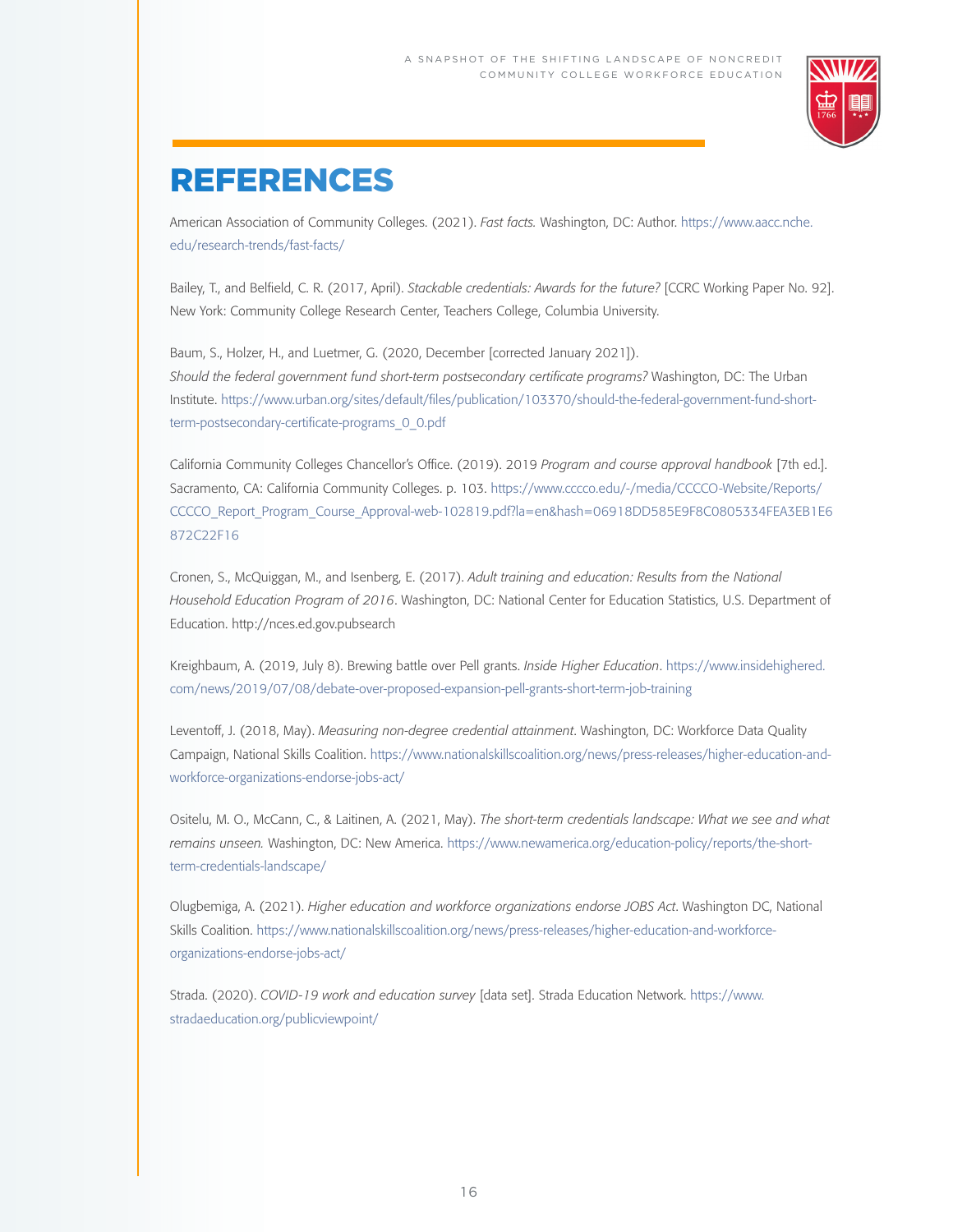

## APPENDIX A

#### LIST OF PARTICIPATING COLLEGES

| <b>COLLEGE</b>                            | <b>STATE</b> |
|-------------------------------------------|--------------|
| Alamo Colleges District                   | <b>TX</b>    |
| Anne Arundel Community College            | MD           |
| Baton Rouge Community College             | LA           |
| Bellevue College                          | <b>WA</b>    |
| <b>Broward College</b>                    | FL           |
| Central New Mexico Community College      | <b>NM</b>    |
| Eastern Maine Community College           | ME           |
| <b>Glendale Community College</b>         | CA           |
| Greenville Technical College              | SC.          |
| Harper College                            | $\mathbb{L}$ |
| Kirkwood Community College                | IA           |
| Lone Star College                         | TX           |
| Lorain County Community College           | OH           |
| Macomb Community College                  | M1           |
| Middlesex College                         | <b>NJ</b>    |
| Monroe Community College                  | NY           |
| Mount Hood Community College              | <b>OR</b>    |
| Mount San Antonio College                 | CA           |
| Northern Virginia Community College       | VA           |
| Owensboro Community & Technical College   | KY           |
| Patrick Henry Community College           | VA           |
| Pierce College                            | <b>WA</b>    |
| Pima Community College                    | A7           |
| Salt Lake Community College               | UT           |
| San Diego College of Continuing Education | CA           |
| Savannah Technical College                | GA           |
| Valencia College                          | FL           |
| Wake Technical Community College          | NC.          |
| Westchester Community College             | <b>NY</b>    |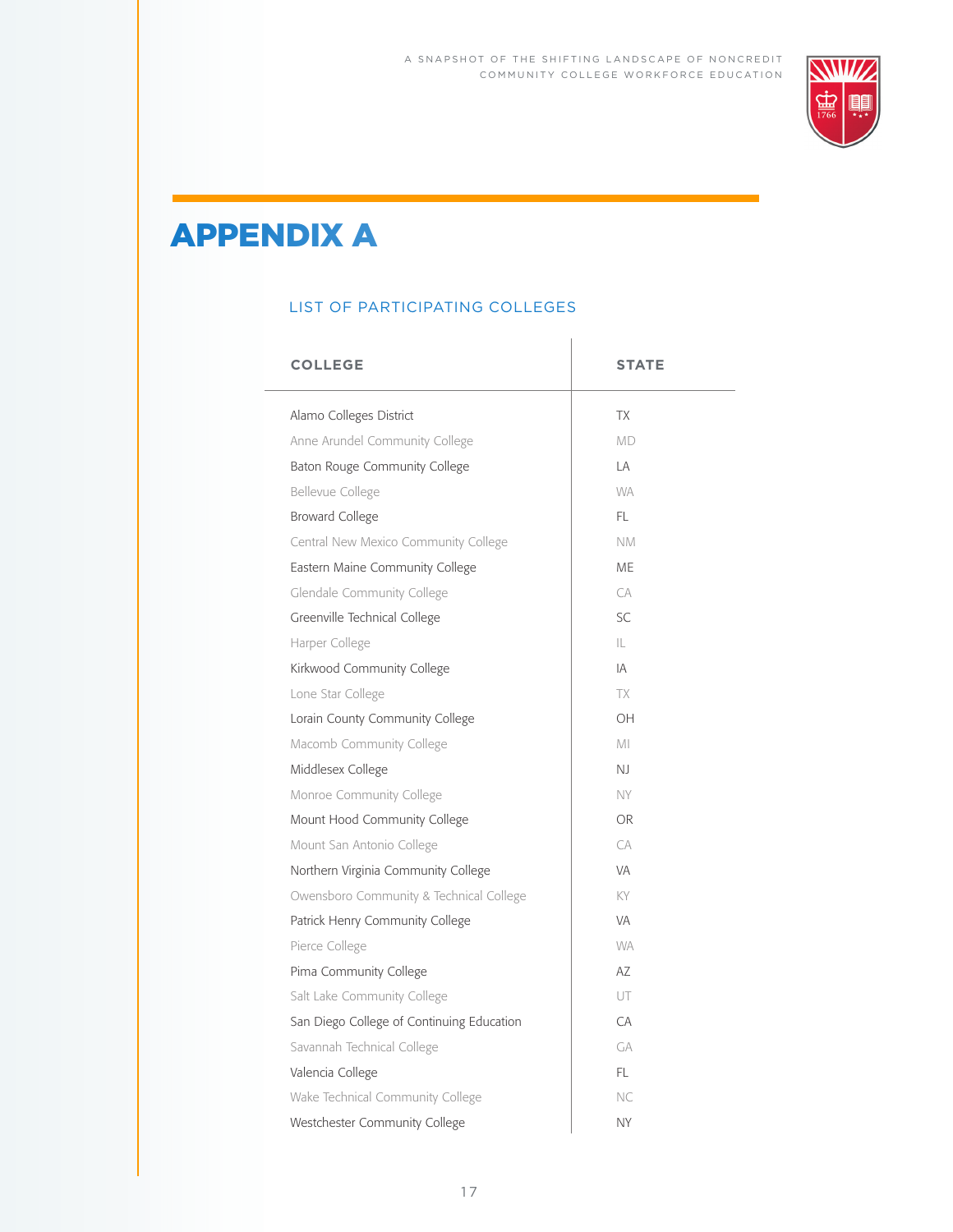

#### ABOUT THE AUTHORS

Michelle Van Noy, Ph.D. is director of the Education and Employment Research Center. Katherine Hughes, Ph.D., is principal at EdWordian LLC and a principal researcher with the American Institutes for Research.

#### ACKNOWLEDGEMENTS

The authors would like to thank the many people who contributed to this report. We appreciate the support from the national experts who advised the project, and the college leaders who graciously shared their insights with the project. At EERC, Angelica Flores-Valencia and Tracy Cangiano skillfully provided research support through various phases of the project, and Angel Butts of The Word Angel LLC provided excellent editorial assistance. The authors are solely responsible for any errors. The authors are grateful to Lumina Foundation for their financial support of this work.



Lumina Foundation is an independent, private foundation in Indianapolis, Indiana, that is committed to making opportunities for learning beyond high school available to all. We envision a system that is easy to navigate, delivers fair results, and meets the nation's need for talent through a broad range of credentials. Our goal is to prepare people for informed citizenship and success in a global economy. For more information, please see [luminafoundation.org.](http:// luminafoundation.org.)

School of Management and Labor Relations **EDUCATION AND EMPLOYMENT RESEARCH CENTER** 

Rutgers SMLR's Education and Employment Research Center (EERC) conducts research and evaluation on policies and practice at the intersection of education and employment. Our work strives to improve education and training to ensure students and workers are prepared to be successful in today's workforce. For more information, please see [smlr.rutgers.edu/eerc.](http:// smlr.rutgers.edu/eerc.)